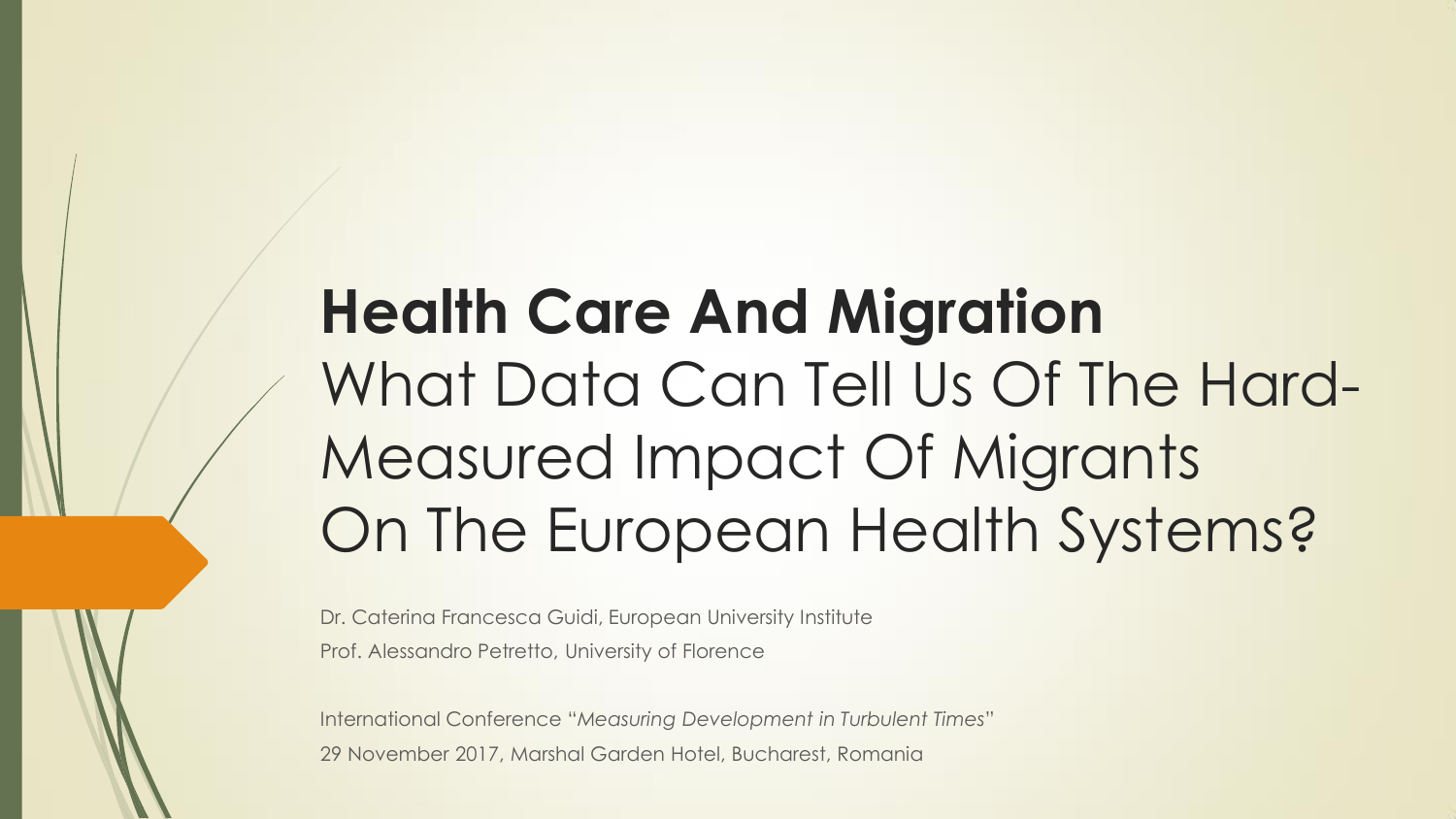#### Presentation outline

- **Motivations**
- **Health inequalities and migration in Europe**
- **The European welfare systems organization**
- Conclusions: *Closing the welfare door policy?*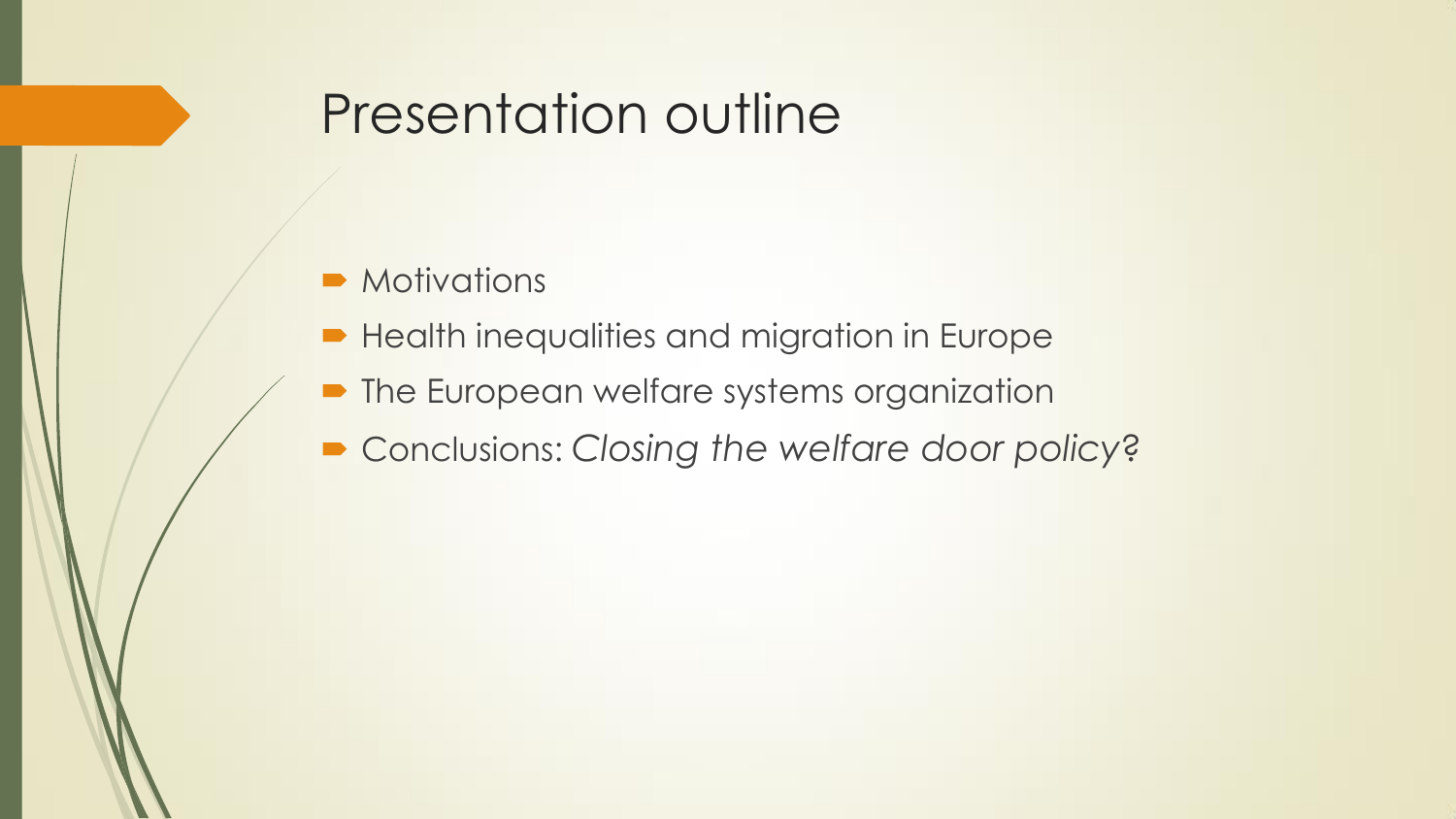#### **Motivations**

- Migration and international mobility are **key challenges** for the modern societies and, together with the adaptation of welfare and, in particular of the health systems, to its new needs, need to be extensively investigated
- Worldwide around 70% of people still lack social protection coverage (ILO, 2014) and about 400 million people do not have access to health services (WHO and WB, 2015): among them the most vulnerable result being migrants (OECD, 2017)
- In the EU (28 MS), almost 57 million citizens reside outside their country of origin, counting for 10% of the total population -approximately 504 million people (Eurostat, 2017); in turn composed for 37% of intra-EU migrants and for 63% of foreign-born
- To this we should add the so-called "refugees crisis": in the last twoyears 2014-2016 about 1.8 million people (IOM, 2017), mainly through the Mediterranean and the Western Balkans route, entered the EU ports in an irregular manner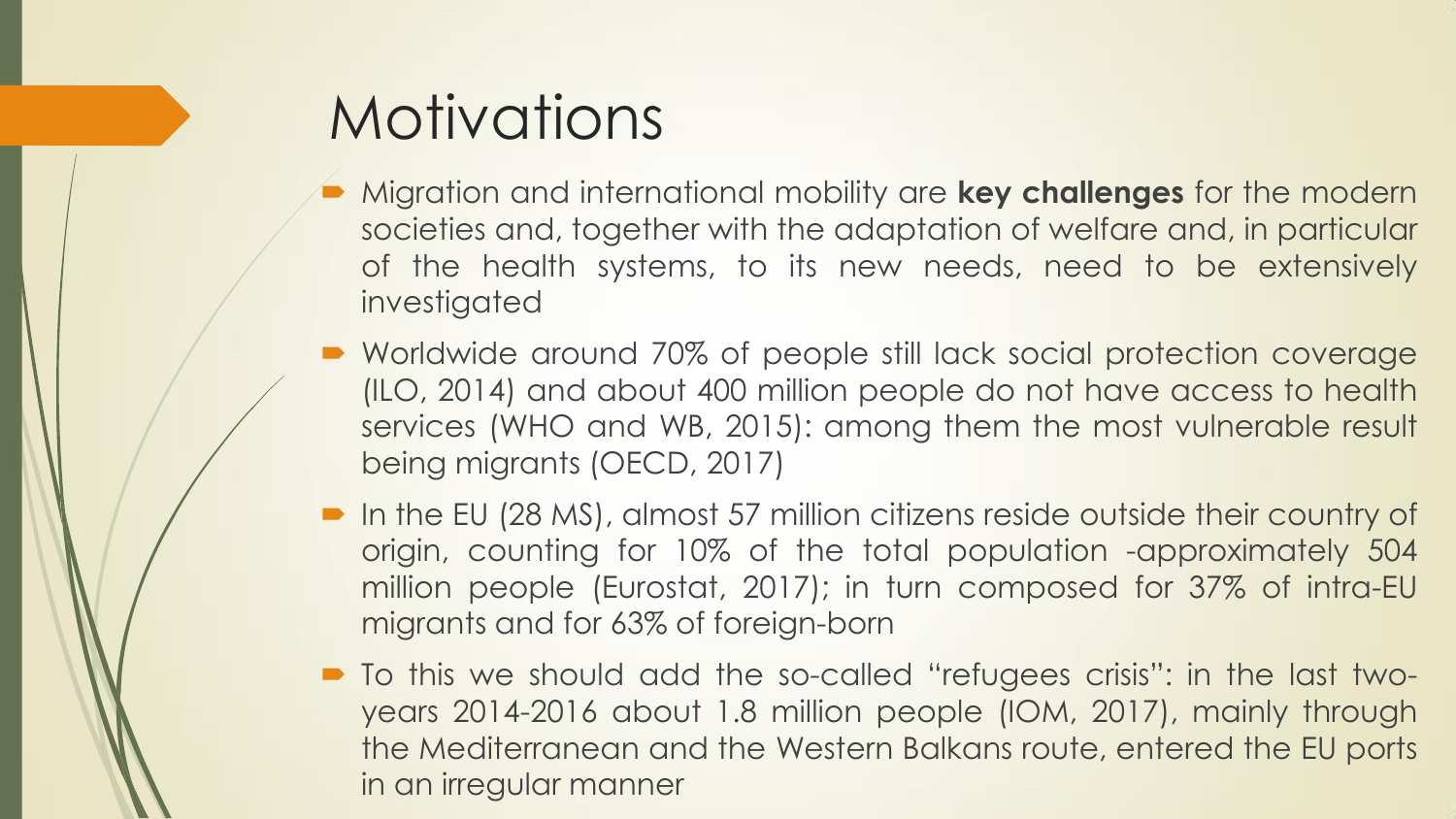# Health inequalities and migration in Europe

- The classic *Economics of Migration*: the European welfare works as magnet as theorized by Borjas (1994,1999)
- The economic analysis focused on the health needs complexity and the social exclusion formulating the health inequalities and the socioeconomic determinants of health (CSDH, 2008; Marmot Review, 2010)
- The **Healthy Migrant Effect** (HME): self-selection and health comparative advantage – time travellers (Razum, 2000; Acevedo-Garcia *et al.*, 2007, 2010)
- **The Exhausted Migrant Effect** (Devillanova e Frattini, 2016): goes in the same direction of the *salmon bias effect* (Razum, 2006) and l'*unhealthy re-migration effect* (Razum *et al.*, 2000)
- The **acculturation theory** (Jayaweera e Quigley, 2010; Brand *et al.*, 2017): who is a "migrant" (Grosser *et al.*, 2016)?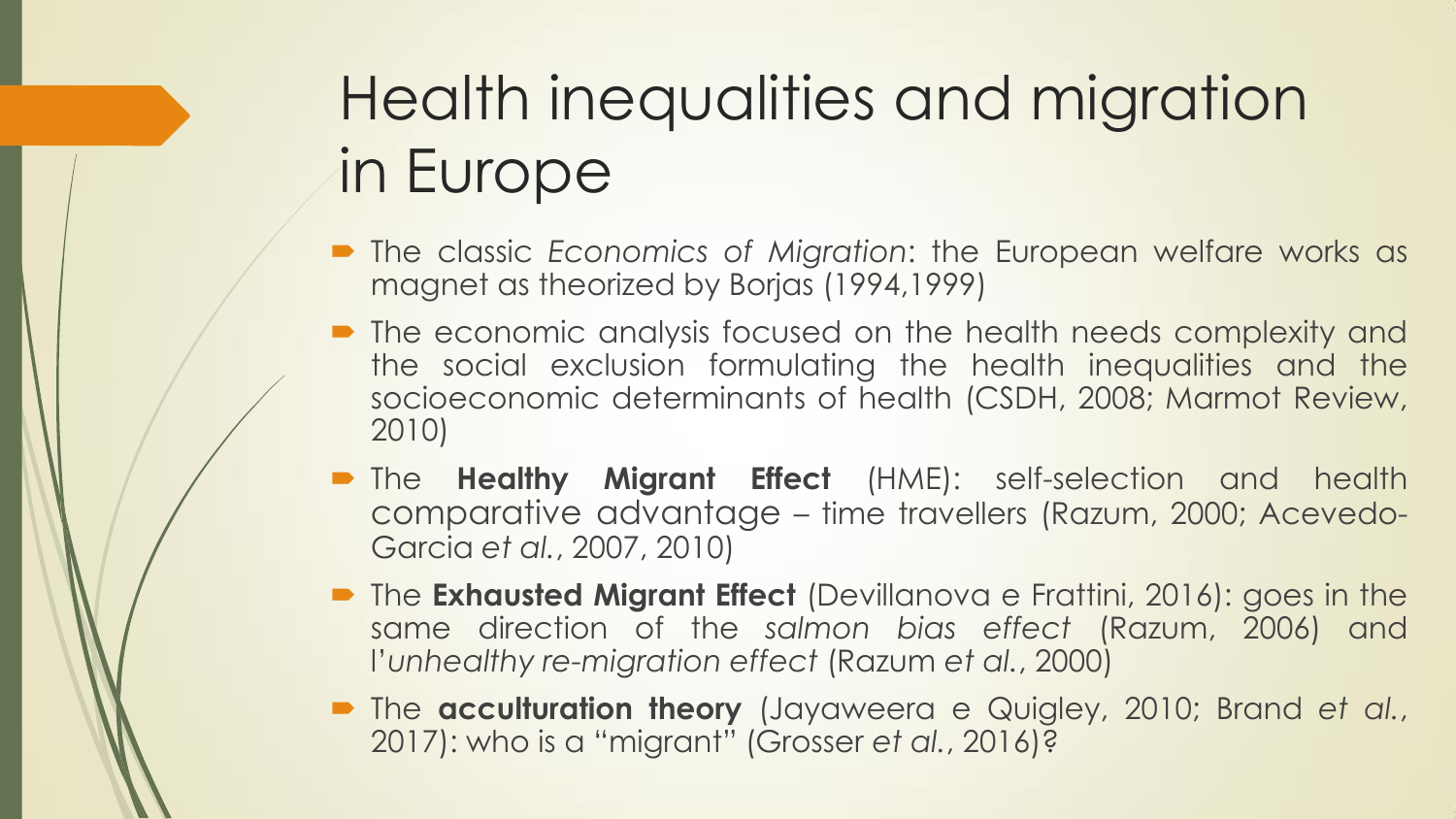#### The European welfare systems organization

- The health coverage granted by the country of residence, together with other factors, contributes to determine the individual health status
- The famous division made by Esping-Andersen (1990) among countries on the basis of their welfare systems and mechanism to health systems financing is central (Thomson *et al.*, 2009):

| <b>Country</b>                   | Anglo-Saxon<br>(liberal) | <b>Bismarckian</b><br>(conservative) | Southern<br>(family oriented) | <b>Eastern</b><br>(post-socialist)       | <b>Scandinavian</b><br>(social democratic) |
|----------------------------------|--------------------------|--------------------------------------|-------------------------------|------------------------------------------|--------------------------------------------|
| National Health<br>Service (NHS) | IE e UK                  |                                      | ES, IT, MT e PT               |                                          | DK, FI, NO e SE                            |
| Social Health<br>Insurance (SHI) |                          | AT, BE, CH, FR, DE,<br>LU, NL        |                               | CZ, HR, EE, HU, LT,<br>PO, RO, SK and SL |                                            |
| Out-of-pocket<br>payment (OOP)   |                          |                                      | CY e EL                       | <b>BG</b> e LV                           |                                            |

 The total health expenditure, as a proportion of GDP, has increased over the past decades in most EU countries: for the whole EU has risen from the 7.30% in 2000 to 9% in 2009 (OECD, 2012), while the share of OOP out of THE presents high variability among MS(Cylus *et al.*, 2012)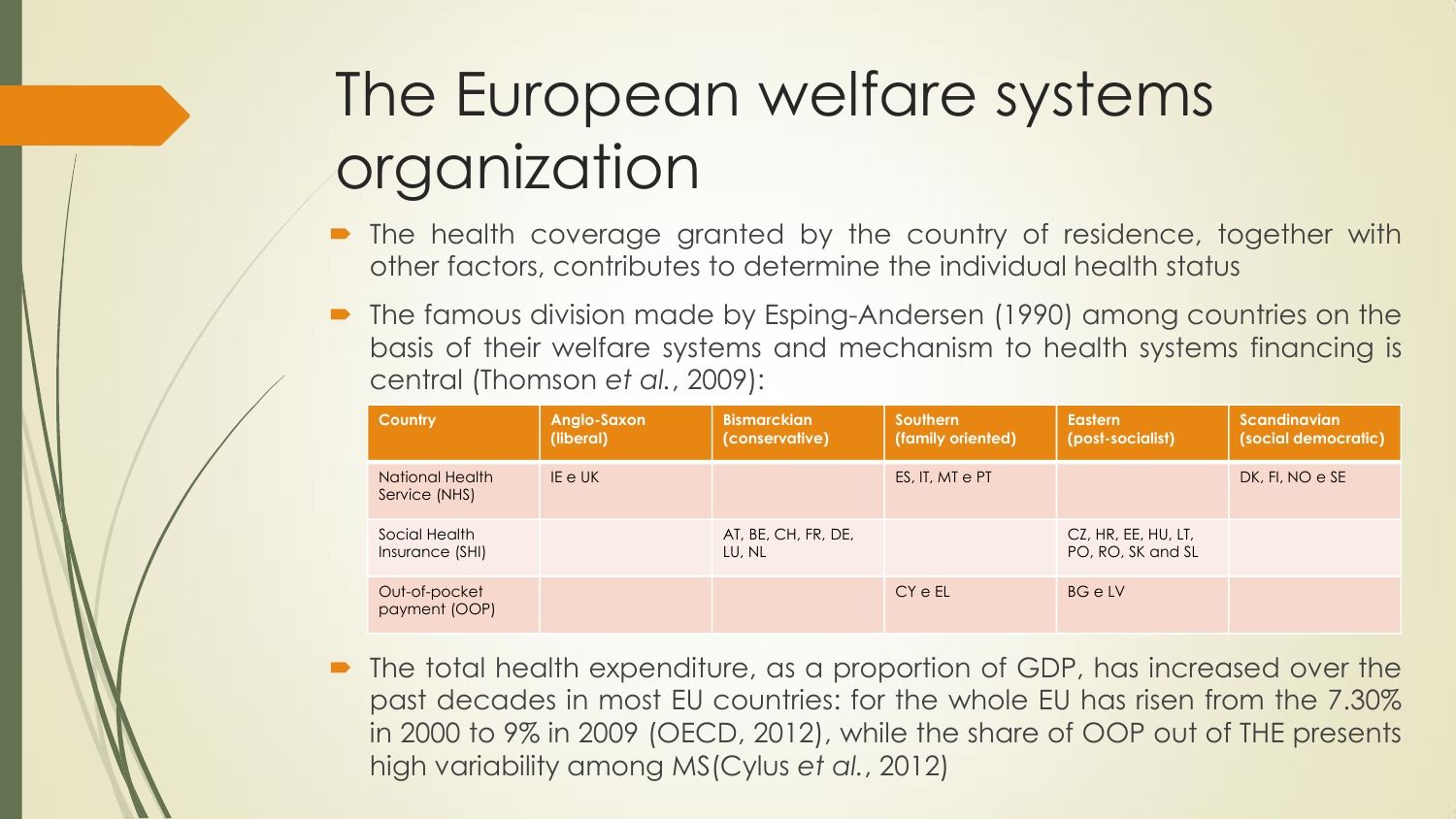# Trend of total and private health expenditures



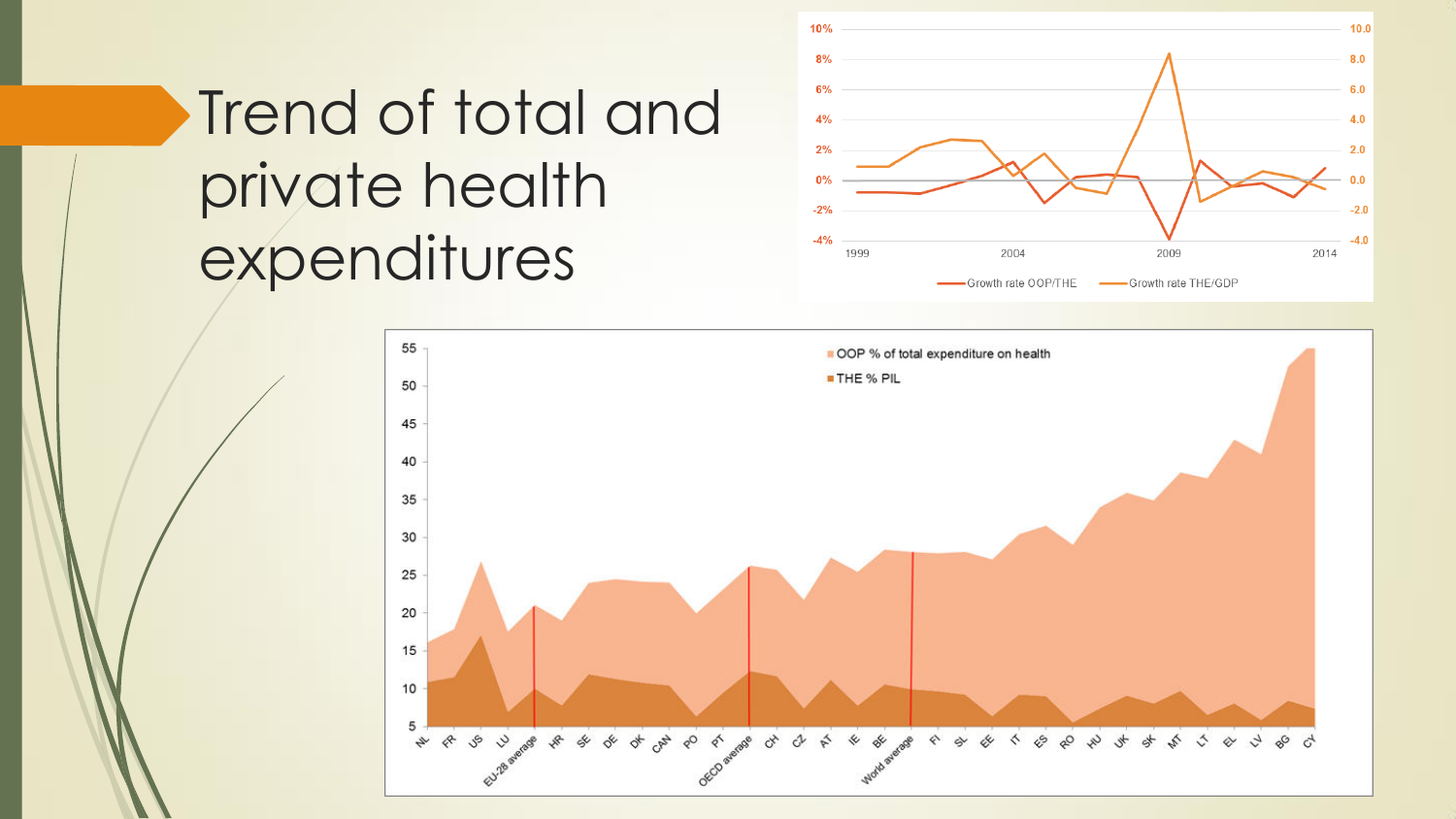#### The European welfare systems organization

 Given the intersectionality of migrants disadvantages, it's important to study the different integration models adopted by EU MS based on the *Migrant Integration Policy Index* - MIPEX (Meuleman and Reeksen, 2008)

| <b>Countries</b> | <b>National Health Service</b><br>(NHS) | <b>Social Health Insurance</b><br>(SHI) | Out-of-pocket payment<br>(OOP) |
|------------------|-----------------------------------------|-----------------------------------------|--------------------------------|
| Assimilationist  | IE.                                     | FR, DE, LU, CH                          |                                |
| Exclusionist     | DK, MT                                  | AT, CZ, EE, HU, LT, PO, RO,<br>SL, SI   | BU, CY, EL, LV                 |
| Multicultural    | ES, FI, IT, NO, PT, SE, UK              | <b>BE</b>                               |                                |

- Countries with OOP and exclusionist policies have lower % public HE, and ethnic minorities can suffer major health problems (higher risk of mortality and lower level of well-being)
- Countries with NHS and multicultural policies, ask to their citizens lower % of OOP taxes contribution granting wider depth of health coverage
- Assimilationist countries suffer health discrimination (associated to a poorer health outcome) for the first generation of migrants, but non among their descendants  $\rightarrow$  fragmented European scenario and high variability among EU MS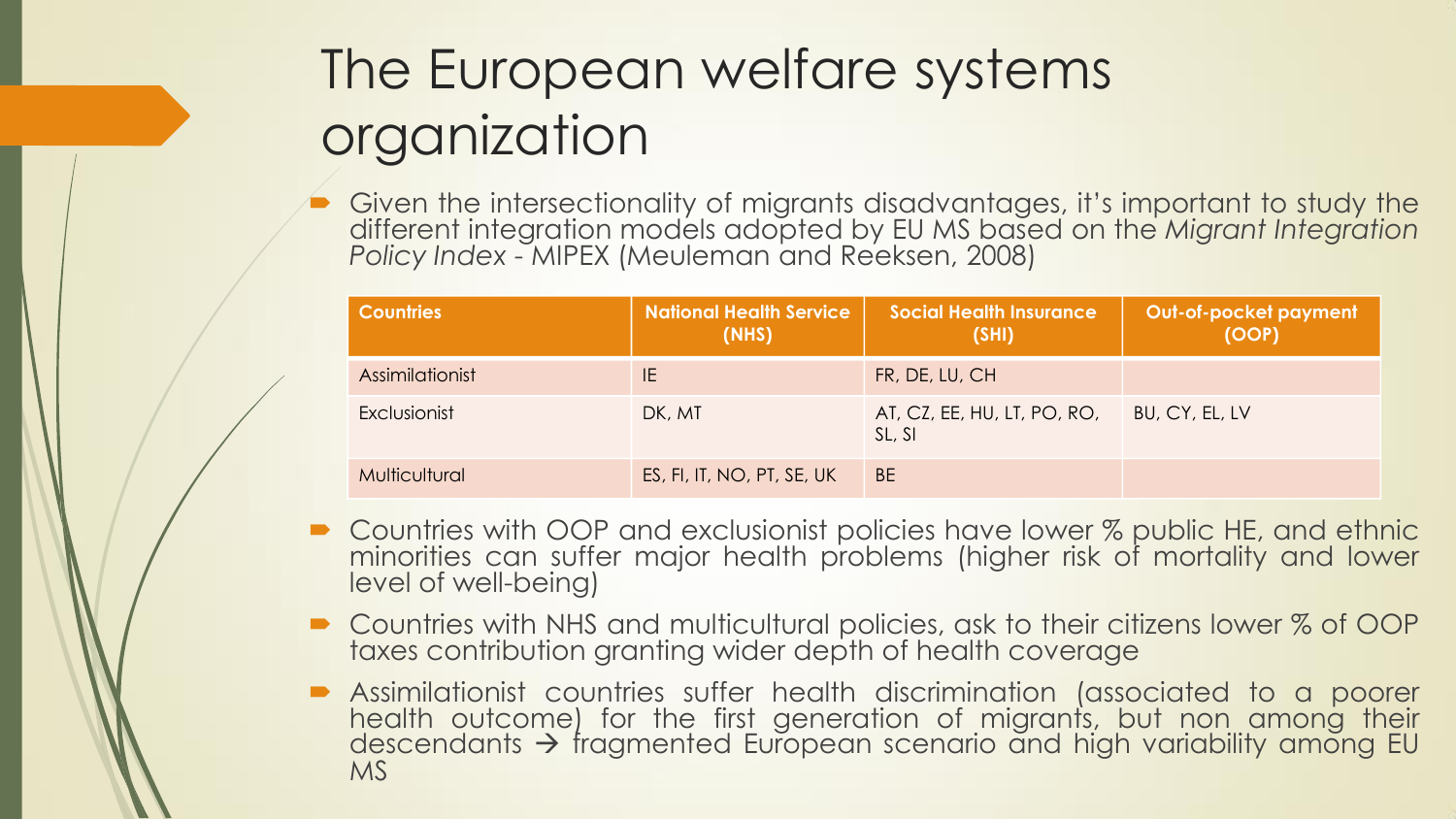#### The European welfare systems organization

- On the axis of the orders are reported the health policies evaluations to support or not the migrants in the EU SM, while on the ascites the percentage of people in the same countries to the question "*How do you evaluate the overall quality of your healthcare system?* " replied " *Good* "
- Some country clusters are emerging: according to the economic and financial peculiarities of their health systems, we show the empirical evidence in adapting to the new health questions of migrant citizens, bringing the empirical evidence of some case studies (Germany, Italy, UK and Spain in the EU vs. USA, Canada)

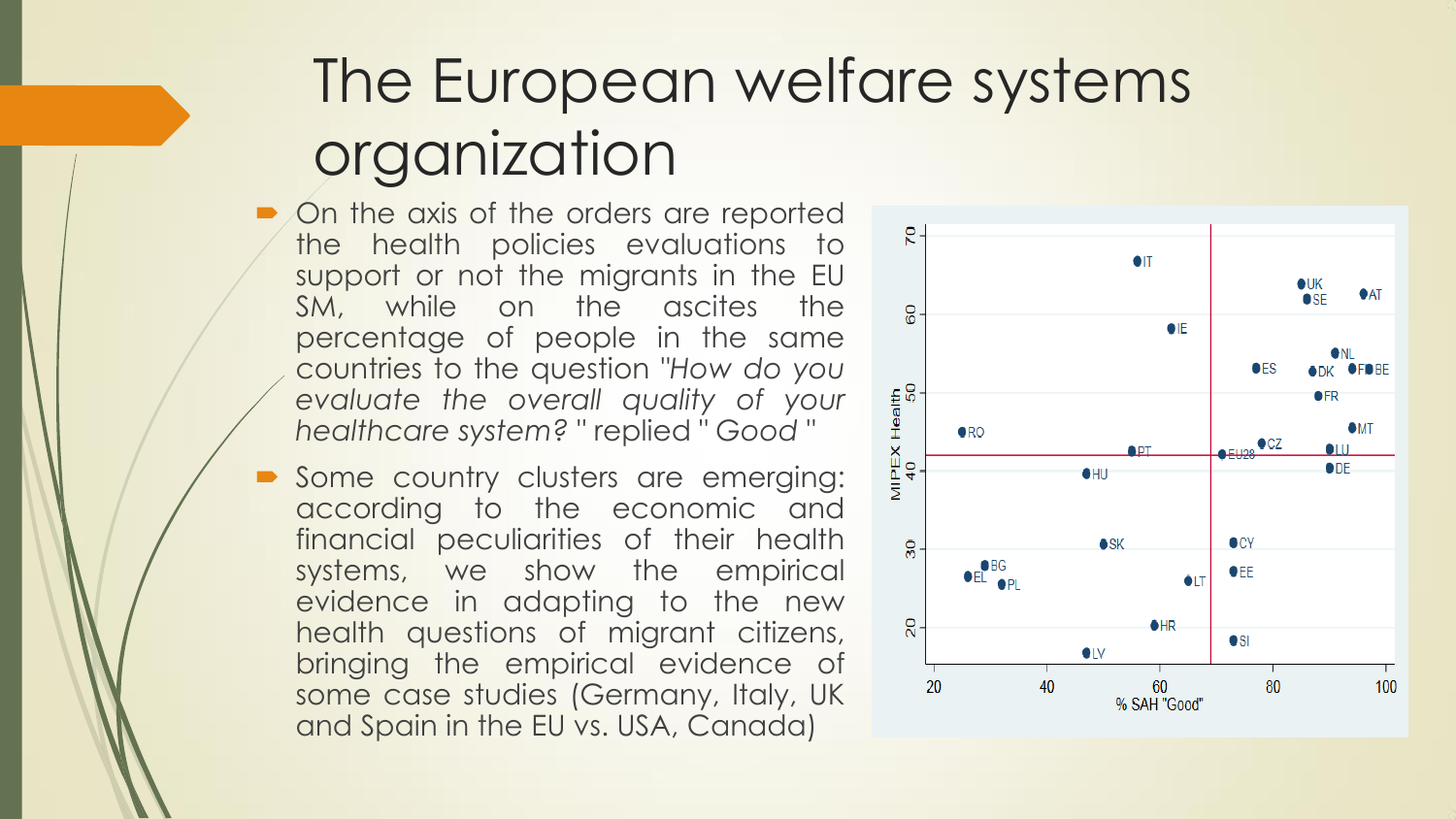#### Conclusions *Closing the welfare door policy*?

- **Impact on the European public finances**: there is no evidence that in Europe legal migrants, especially the highly qualified ones, are net beneficiaries of social transfers by the state, even though there is a "residual dependence" on transferring to non-contributory character and self-selection of migrants more likely to approach countries with more generous welfare systems (Preston, 2014; Boeri, 2009, *et al.*, 2002)
- **Migratory flows effects:** is mitigated by characteristics such as (Rowthorn, 2008): (i) age pyramid and aging process, albeit still low; (ii) the time spent in the destination country; (iii) fertility and mortality rates; (iv) the degree of integration into the labour market
- Rechel *et al.* (2013) and Davies *et al.* (2010), using European datasets, found that health discrepancies between migrants and non-migrants disappear after control over their socio-economic position. So, the future problem will not be to verify the economic-financial effects and impacts on welfare systems, rather than **to equip the welfare systems** themselves to a **heterogeneous population** in the levels of income and wealth